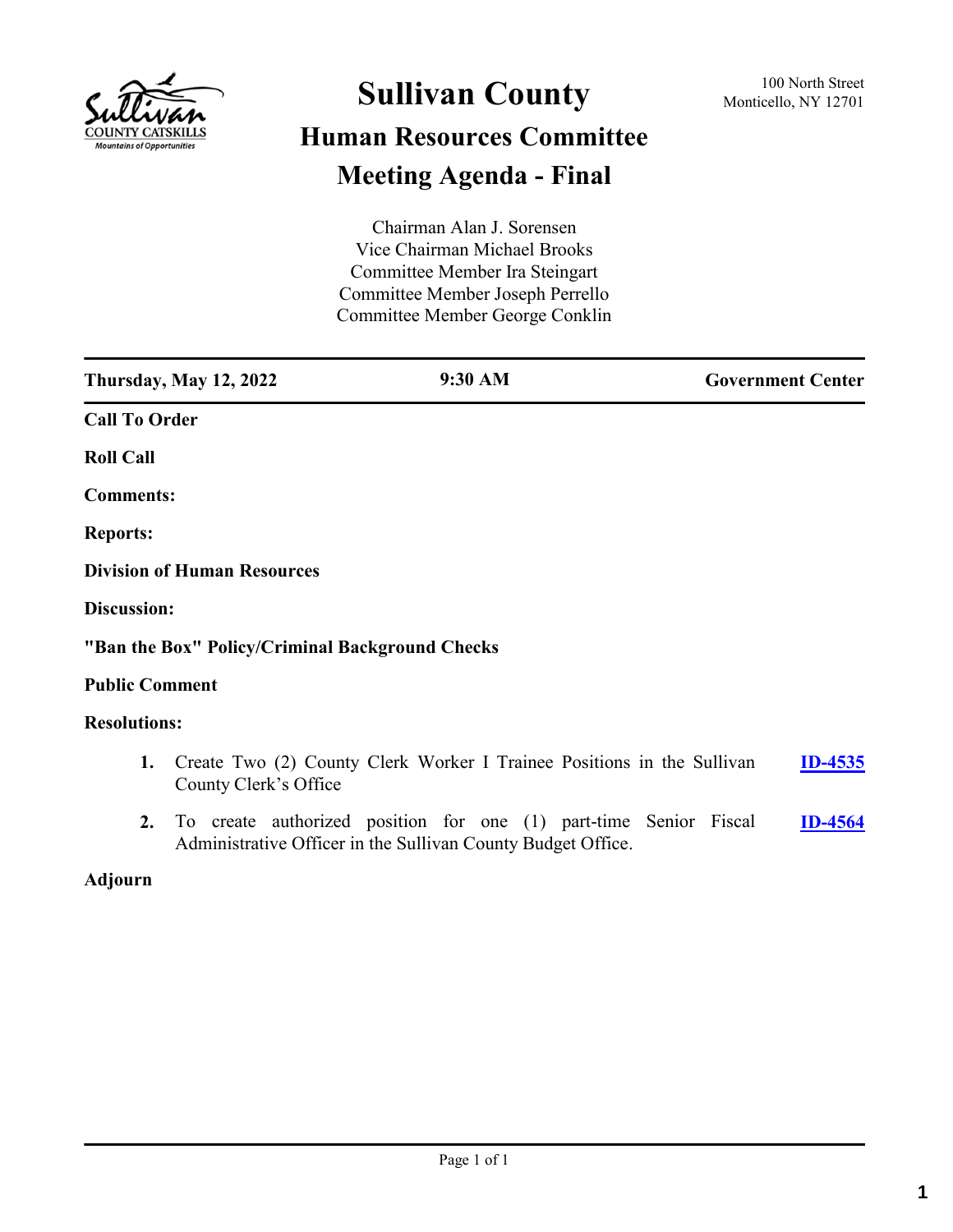

# Sullivan County

# Legislative Memorandum

**File #:** ID-4535 **Agenda Date:** 5/12/2022 **Agenda #:** 1.

**Narrative of Resolution:**

Create two County Clerk Worker 1 Trainee Positions in the Sullivan County Clerk's Office

**If Resolution requires expenditure of County Funds, provide the following information:**

**Amount to be authorized by Resolution:** Approx. \$89,000, funded from vacancies

**Are funds already budgeted? No**

**Specify Compliance with Procurement Procedures:** Click or tap here to enter text.

# **RESOLUTION INTRODUCED BY THE HUMAN RESOURCES COMMITTEE TO CREATE (2) COUNTY CLERK WORKER I TRAINEE POSITIONS IN THE SULLIVAN COUNTY CLERK'S OFFICE**

**WHEREAS,** the Sullivan County Clerk requests the creation of two (2) County Clerk Worker I Trainee positions; and

**WHEREAS,** the trainee level will be used to recruit candidates to the County Clerk's Department of Motor Vehicles; and

**WHEREAS,** the Trainee positions, will be used to fill County Clerk's Worker I position #3310 and #3358 upon successful completion of civil service requirements;

# **NOW, THEREFORE, BE IT RESOLVED,** that the Sullivan County Legislature

hereby approves the Resolution to create (2) County Clerk's I Trainee positions within the County Clerk's Department of Motor Vehicles; and

**BE IT FURTHER RESOLVED,** that the Sullivan County Clerk has the authority to

immediately fill the County Clerk I Trainee positions in the County Clerk's Department of Motor Vehicle at a Grade Level IIIA on the Teamster's salary schedule.